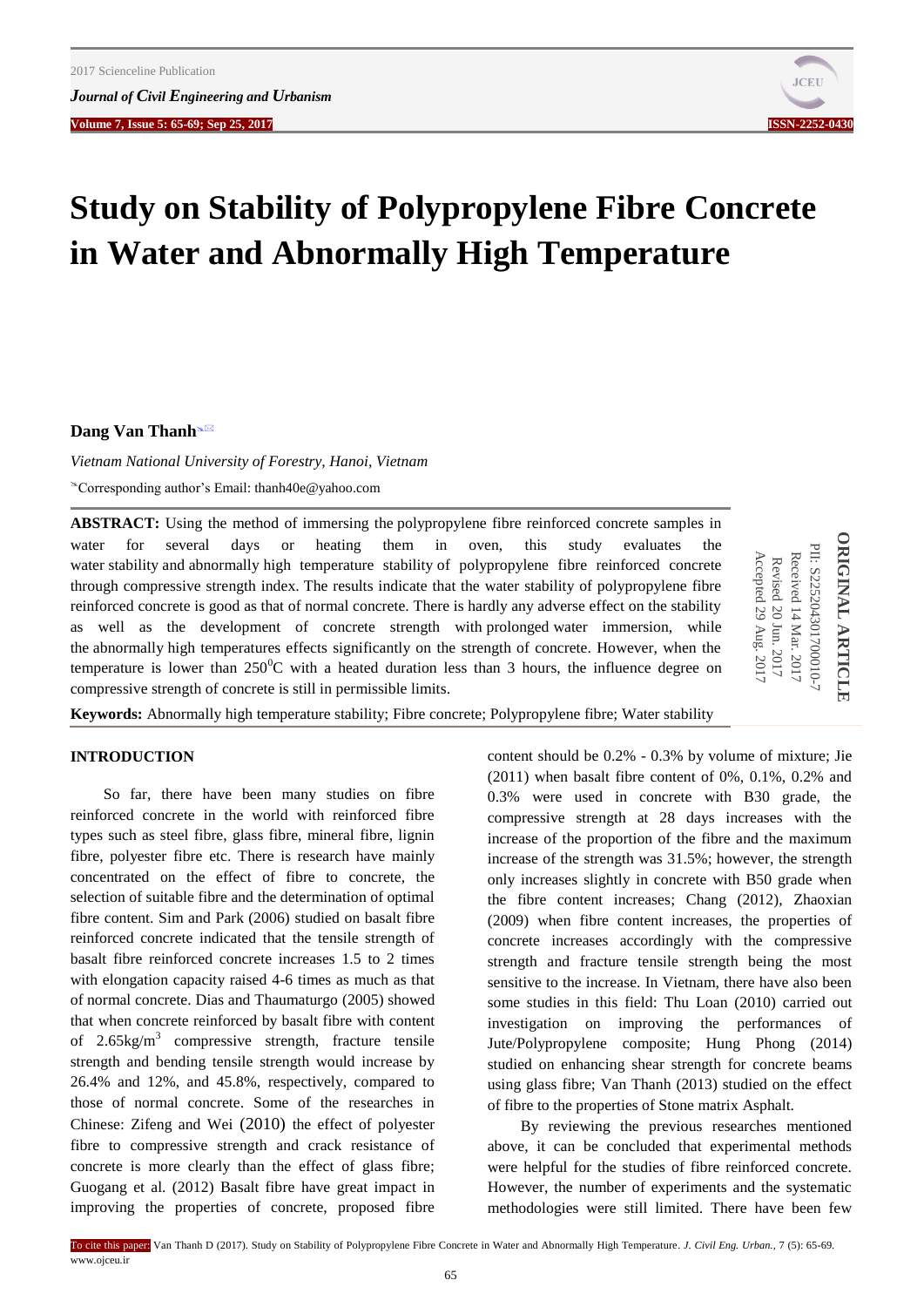researches on Polypropylene fibre and has not published on the stability of polypropylene fibre reinforced concrete at abnormally high temperature and water. Therefore, this paper focuses into stability of polypropylene fibre concrete in water and abnormally high temperature.

## **MATERIALS AND METHODS**

#### **Materials**

**Binder.** Portland cement PCB-40 manufactured in Vietnam was used. The technical properties of the cement are in accordance with Vietnam standard TCVN 2682:2009 (2009) and are shown in Table 1.

**Aggregate.** Fine aggregate used for this study is sand in Red river; the sand was locally available in Sontay district, Hanoi city, Vietnam. Coarse aggregate is produced from local sources at Hoathach area, Quocoai district, Hanoi city, Vietnam. Technical properties of fine and coarse aggregates are in accordance with Vietnam Standard (2006).

**Water.** Water used for mixing the concrete is as per the recommendation in Vietnam Standard (2004).

**Fibre.** The used fibre is Polypropylene. Picture of the polypropylene fibre is shown in Figure 1, and its properties are shown in Table 2.

#### **Test program**

Using normal concrete samples and fibre reinforced concrete samples. After curing times of 28 days, the samples are soaked in water for 48 days or put into drying cabinet at temperature range of  $220^{\circ}$ C to  $250^{\circ}$ C for 3 hours. Through the experimented results with respect to compression strength of these samples as well as the control samples, analyzing and evaluating the stability of polypropylene fibre concrete in water and at abnormally high temperature.

#### **Concrete mixture selection**

Selecting the composition of polypropylene fibre reinforced concrete is based on the theoretical calculation method combination with experimental method of DuyHuu et al. (2011). Taking the B15 level concrete is the design objectives, the material components containing stone  $(D)$ , sand  $(S)$ , cement  $(C)$ , water  $(W)$  and polypropylene fibre (P) are shown in the Table 3.

## **Compressive strength test**

The determination of the strength of concrete is performed according to Vietnam standards (1993) using concrete samples in cube shape with size 15x15x15cm. The hydraulic press machine used for determining concrete strength is shown in Figure 2.

| Table 1. Typical properties of cement PCB-40 |                               |                                |  |  |
|----------------------------------------------|-------------------------------|--------------------------------|--|--|
| $N^0$                                        | <b>Typical properties</b>     | <b>Request</b>                 |  |  |
|                                              | <b>Compressive strength:</b>  |                                |  |  |
| 1                                            | $-3$ days ( $\pm$ 45 minutes) | $>$ 21 N/mm <sup>2</sup>       |  |  |
|                                              | $-28$ days ( $\pm 8$ hours)   | $\geq$ 40 N/mm <sup>2</sup>    |  |  |
|                                              | <b>Setting time:</b>          |                                |  |  |
| $\mathcal{D}_{\mathcal{L}}$                  | - Initial                     | $>45$ mins                     |  |  |
|                                              | - Final                       | $\leq$ 375 mins                |  |  |
|                                              | <b>Fineness:</b>              |                                |  |  |
| 3                                            | - The amount of 0,09mm sieve  | ${}_{10\%}$                    |  |  |
|                                              | - Blain rate                  | $\geq$ 2800 cm <sup>2</sup> /g |  |  |



**Figure 1.** Polypropylene fibre

| Table 2. Properties of Polypropylene fibre |  |
|--------------------------------------------|--|
|--------------------------------------------|--|

| <b>Properties</b>           | <b>Value</b>             |
|-----------------------------|--------------------------|
| Density                     | $0.91$ g/cm <sup>3</sup> |
| Ultimate elongation         | 15%                      |
| Diameter                    | $18 \div 48 \mu m$       |
| Fiber length                | $6 \div 19$ mm           |
| Melting point               | $160 \div 170^{0}$       |
| Tensile strength            | >460MPa                  |
| Resistance to acid and base | Good                     |
| Young's modulus             | $\geq$ 3.5GPa            |
| Water absorption            | N/a                      |
| Health risk                 | Safe, non-toxic          |

## **Table 3.** Selecting composition of polypropylene fibre

| concrete                 |                          |                                  |                          |  |  |
|--------------------------|--------------------------|----------------------------------|--------------------------|--|--|
| $S$ (kg/m <sup>3</sup> ) | $C$ (kg/m <sup>3</sup> ) | $\mathbf{W}$ (l/m <sup>3</sup> ) | $P$ (kg/m <sup>3</sup> ) |  |  |
| 747                      | 300                      | 210                              | 1.6                      |  |  |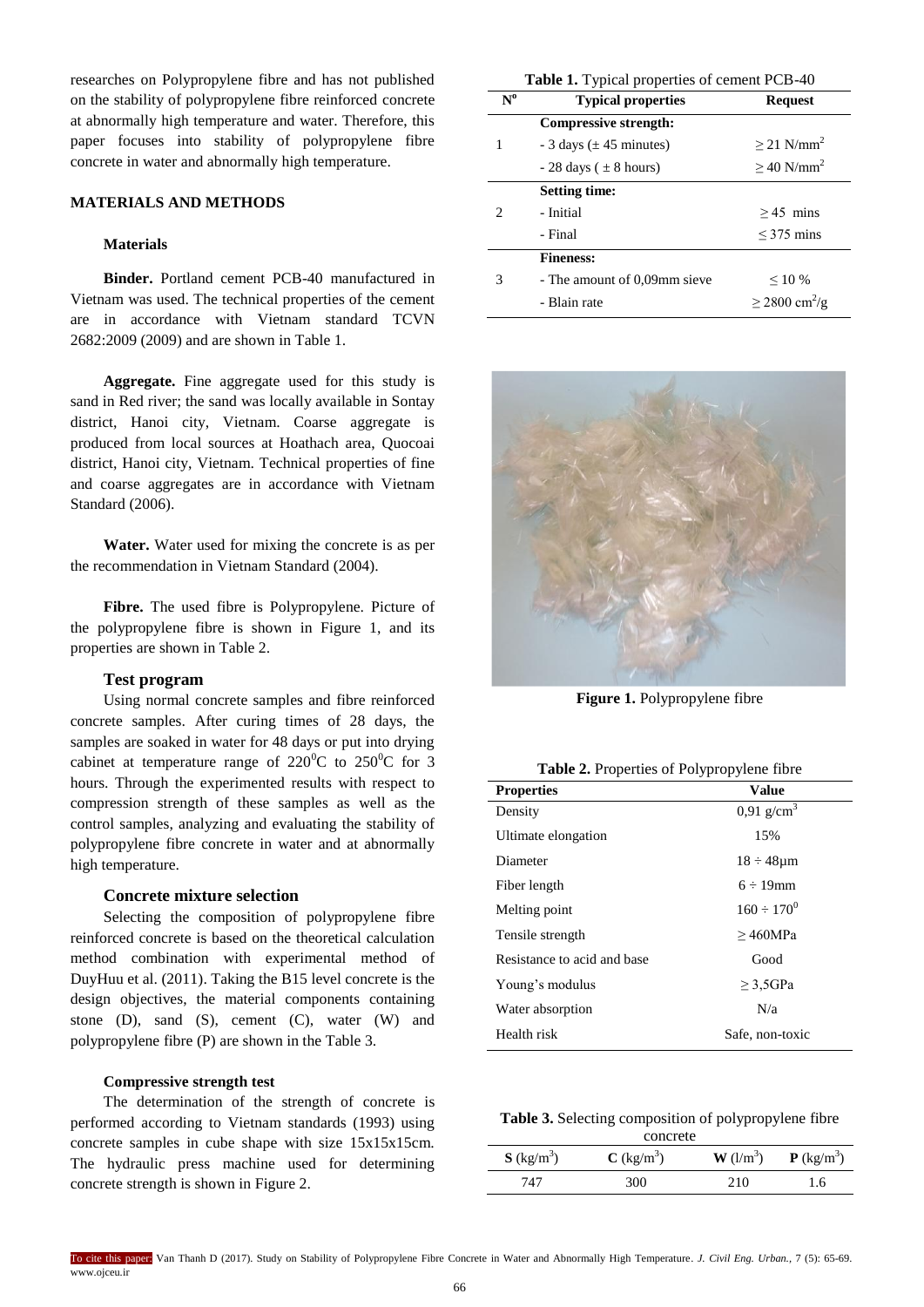

**Figure 2.** Hydraulic press machine for determining concrete strength

## **RESULTS AND DISCUSSION**

## **Water stability test**

The experimental results of compressive strength of polypropylene fibre reinforced concrete samples soaked additionally in 48–day duration and the control samples are shown in Table 4 and Figure 3.

The experimental results from Table 4 and Figure 3 shows that: After being additionally soaked in 48-day duration the compressive strength of concrete samples were not significant change comparing to that of the same type concrete samples that are not additionally soaked. This can be explained that concrete is a material whose strength increases with time. This increase is rapid in the early period and slows down afterward and it almost increases according to the logarithmic rules. Furthermore, due to structure characteristics of the material components, water is a favorable environment for the development of concrete strength. Therefore, after being cured in standard conditions within 28-day duration, the additional soak of concrete samples in 48-day period leads to inevitable increase of strength.

Water stability of fibre concrete and normal concrete can be evaluated via stable coefficient  $(K_W)$  as follows:

$$
K_{\rm wf} = \frac{R_{b/1}}{R_{b/2}} = \frac{23.77}{24.1} = 0.986 \qquad K_{\rm w} = \frac{R_{b1}}{R_{b2}} = \frac{22.87}{23.15} = 0.988
$$

*Where:*  $K_{wf}$  – water stability coefficient of fibre concrete;  $K_w$  – water stability coefficient of normal concrete.

From the water stability coefficient, it shows that, as well as normal concrete, the water stability polypropylene fibre reinforced concrete is very good.

| Table 4. Experiment results of water stability |  |
|------------------------------------------------|--|
|------------------------------------------------|--|

|                        | Sample 1 | Sample 2 | Sample 3 | Average |
|------------------------|----------|----------|----------|---------|
| R <sub>bf1</sub> (MPa) | 23.5     | 24.0     | 23.8     | 23.77   |
| $R_{h1}$ (MPa)         | 22.6     | 23.7     | 22.3     | 22.87   |
| $Rhf2$ (MPa)           | 23.5     | 24.5     | 24.3     | 24.10   |
| $R_{h2}$ (MPa)         | 22.8     | 23.14    | 23.5     | 23.15   |

*Notes:*  $R_{b1}$ ,  $R_{b1}$  – the compressive strength of fibre concrete and normal concrete samples soaked additionally in 48-day duration;  $R_{h2}$ ,  $R_{b2}$  – the compressive strength of fibre concrete and normal concrete samples that are not additionally soaked.



**Figure 3.** Compressive strength of samples additionally soaked in 48-day duration and control samples

## **Abnormally high temperature stability test**

Experimental results about the compressive strength of the fibre concrete samples and the control samples that are heated at temperature of  $220^{\circ}$ C to  $250^{\circ}$ C in 3-hour duration are shown in Table 5 and Figure.4.

The experimental results in Table 5 and Figure 4 show that after being heated at  $220^{\circ}$ C to  $250^{\circ}$ C in 3-hour duration, the compressive strength of concrete samples are reduced comparing to that of the same type of concrete samples at 28-day age. This can be explained that, as well as many other materials, the high temperature environment is not a normal working environment of concrete. Because of increase temperature, the split of free water and bound water in cement stone makes cement stone shrink. This leads to destruction of the concrete structure; the higher the temperature is, the faster the speed of destruction is. The destruction is especially serious if the time suffering from high temperature lasts long. When the affected time of high temperature is short, due to in high temperature, the outermost layer of concrete structure is destroyed and creates a porous membrane having effect of insulation making the heat transmits inside structure slowly; but if the affected time is longer, the influence spreads into deeply concrete structure and cement stone destroying the linkage of cement and stone, this leads to strength of concrete reduces.

| <b>Table 5.</b> Experiment results at abnormally high |  |
|-------------------------------------------------------|--|
| temperature stability                                 |  |

| Symbol      | Strength of the samples heated in 3h.<br>duration – $R_{h3h}$ (MPa) |        |        |         | $R_{h28}$ |
|-------------|---------------------------------------------------------------------|--------|--------|---------|-----------|
| samples     | Sample                                                              | Sample | Sample | Average | (MPa)     |
| $M_{\rm c}$ | 19.3                                                                | 20.3   | 20.6   | 20.1    | 23.0      |
| М           | 20.5                                                                | 20.7   | 19.9   | 20.4    | 21.8      |

*Notes:*  $M_s$ ,  $M$  - concrete samples with and without the using fibre reinforced;  $R_{b28}$  - compressive strength of concrete samples at 28 days;  $R_{b3h}$  - compressive strength of concrete samples heated after 3 hours at a temperature of 220 $\mathrm{^0C}$  to 250 $\mathrm{^0C}$ .

To cite this paper: Van Thanh D (2017). Study on Stability of Polypropylene Fibre Concrete in Water and Abnormally High Temperature. *J. Civil Eng. Urban.,* 7 (5): 65-69. www.ojceu.ir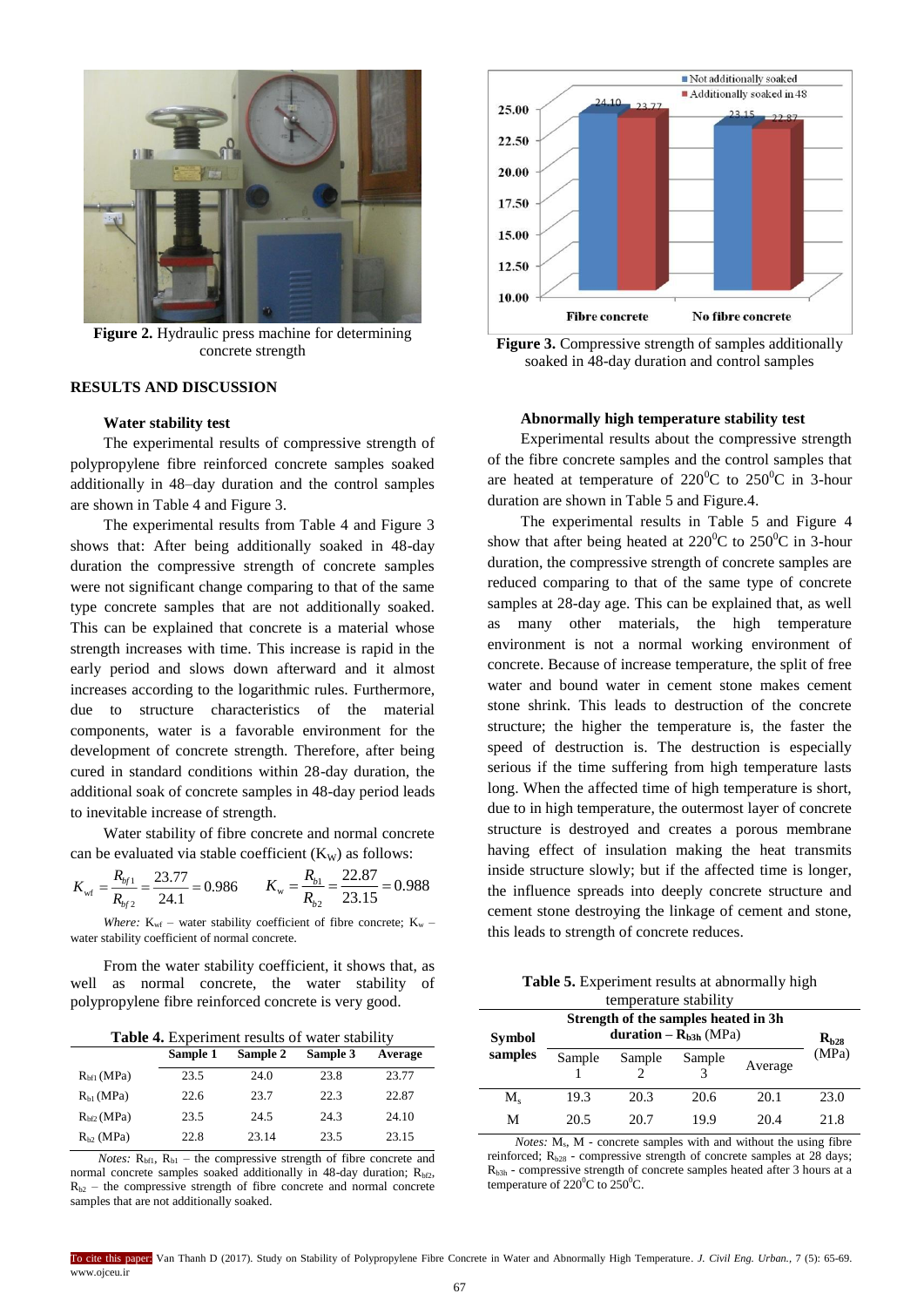

**Figure 4.** Compressive strength of the samples heated in 3-hour duration and control samples

The experimental results show that when in high temperature, compressive strength of normal concrete decreases with smaller rate comparing to decrease of fibre concrete samples: the compressive strength of concrete samples without fibre reduces from 21.8MPa to 20.4MPa (down 6.57%); while the compressive strength of fibre reinforced concrete samples reduced from 23.0MPa to 20.1MPa (down 12.75%). This distinct difference can be explained that: heat resistance of Polypropylene fibre is less with the melting temperature about of  $160^{\circ}$ C to  $170^{\circ}$ C (Table 2). Therefore, when temperature increasing highly in long duration makes fibre melt, broken down then it makes not only the effect of fibre reinforcement lose, but also creates small empty spaces (due to melted fibres given) mixing and widely distributing within the concrete; at a certain level, these empty spaces would decrease the compressive strength of overall concrete samples; however, due to the less fibre content used, the empty spaces in concrete are not much so that the degree of influence is also less. The results in Table 5 shows that: the average strength of concrete samples using fibre reinforced heated in 3-hour duration are also approximately the average strength of concrete samples without fibre and both of them are satisfied the requirement strength (20MPa).

From the experimental results and analyzes above, we can recognize that the impact degree of the abnormally high temperature to strength of fibre reinforced concrete is larger than that of normal concrete; however, at temperatures is not exceeding  $250^{\circ}$ C and time under high temperature is not exceeding 3 hours, level of influence is also not very great, compressive strength of concrete still ensures the requirements.

Abnormally high temperature stability of fibre concrete and normal concrete can be evaluated via stable coefficient  $(K_T)$  as follows:

$$
K_{Tf} = \frac{R_{b3h}}{R_{28}} = \frac{20.1}{23.0} = 0.87 \qquad K_T = \frac{R_{b3h}}{R_{28}} = \frac{20.4}{21.8} = 0.93
$$

*Where:*

 $K<sub>Tf</sub>$  - stability coefficient at abnormally high temperature of fibre concrete;  $K_T$  - stability coefficient at abnormally high temperature of normal concrete.

Through the stability coefficient shows that the stability at abnormally high temperature of fibre concrete is less than that of normal concrete.

## **CONCLUSION**

Using method of laboratory experiments, the samples are immersed in water and heated in the oven, through compressive strength index, initially it can give some conclusions about the stability of concrete using polypropylene fibre at abnormally high temperature and in water as follows:

The compressive strength of the concrete samples after being soaked additionally in water in 48-day duration are not significant change from the same type concrete samples that are not additionally soaked; through the water stability coefficient shows that: as well as normal concrete, the water stability of polypropylene fibre reinforced concrete is very good.

The compressive strength of the concrete samples using polypropylene fibre after being heated at 2200C to 2500C in 3-hour duration are less than that of the same type of concrete samples at 28-day age; however, the reducing level of the fibre concrete is greater than that of normal concrete; when temperatures is not exceeding 2500C and high temperature time is not exceeding 3 hours, level of influence is also not very great. compressive strength of concrete is still in allowable limit. Through the stability coefficient shows that the stability at abnormally high temperature of fibre concrete is less than that of normal concrete.

#### **Authors' contributions**

All authors contributed equally to this work.

## **Competing interests**

The authors declare that they have no competing interests.

#### **REFERENCES**

- Chang L (2012). Study on Performance and Application of Basalt Fiber Reinforced Concrete Pavement. Henan University.
- Dias DP and Thaumaturgo C (2005). Fracture toughness of geopolymeric concretes reinforced with basalt fibers. Journal of Cement and Concrete Composites, 27: 49-54.
- DuyHuu Ph et al. Building materials. Hanoi: Communications Press; 2011.
- Guogang Sh, Haitao L, Gu X-Y (2012). Flexible basalt fiber cement concrete mix design optimization. Journal of Highway and Transportation Research, 5: 24-29.

To cite this paper: Van Thanh D (2017). Study on Stability of Polypropylene Fibre Concrete in Water and Abnormally High Temperature. *J. Civil Eng. Urban.,* 7 (5): 65-69. www.ojceu.ir